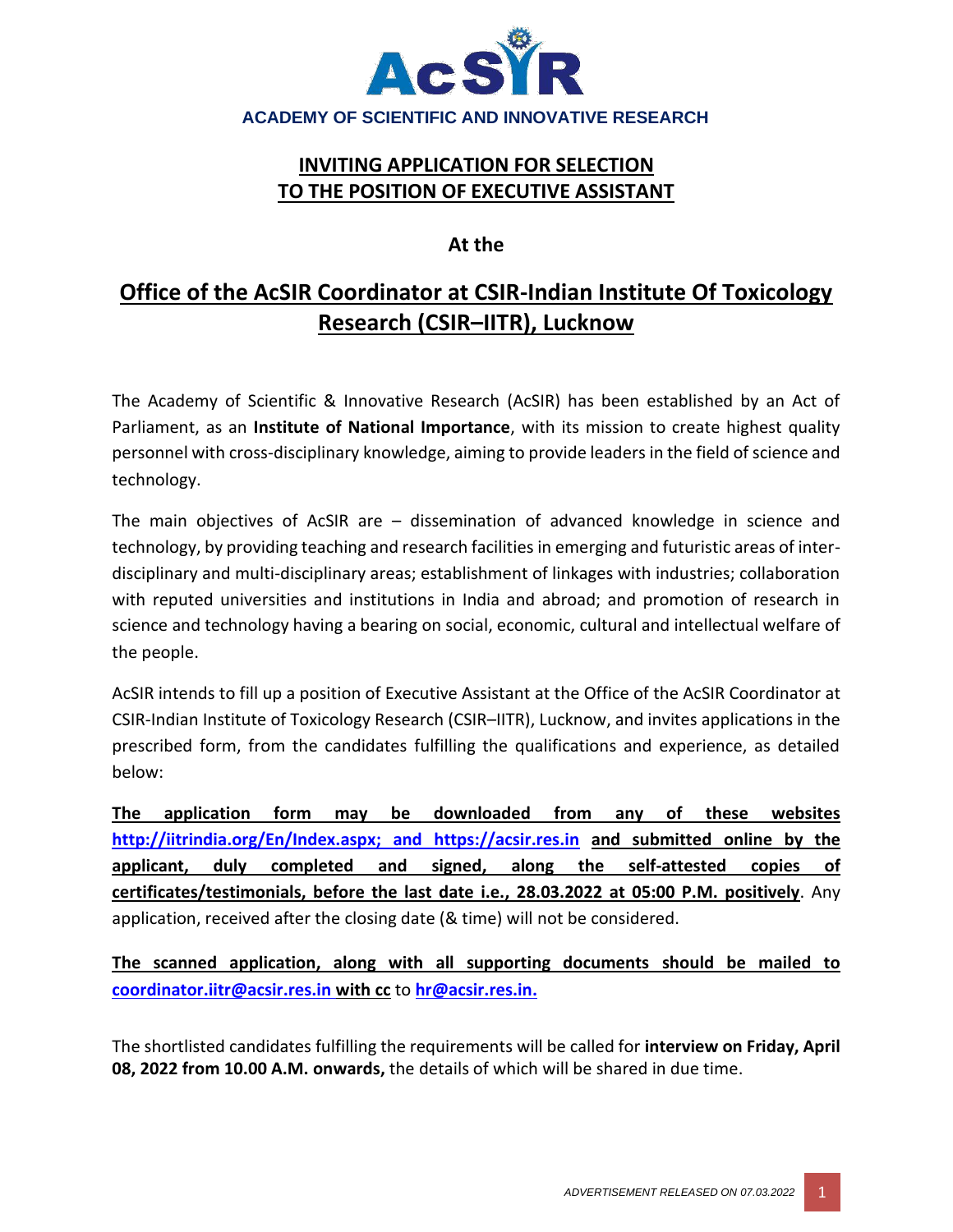#### **Details of the position:**

| Name of<br>the<br>position           | No. of<br>position | <b>Essential Qualifications</b>                                                                                                                                                                                                                                                                                                                                                                                                                                   | <b>Desirable</b><br>Qualification                      | <b>Consolidated</b><br>remuneration                                                                                                                                                                                                                          |
|--------------------------------------|--------------------|-------------------------------------------------------------------------------------------------------------------------------------------------------------------------------------------------------------------------------------------------------------------------------------------------------------------------------------------------------------------------------------------------------------------------------------------------------------------|--------------------------------------------------------|--------------------------------------------------------------------------------------------------------------------------------------------------------------------------------------------------------------------------------------------------------------|
| <b>Executive</b><br><b>Assistant</b> | One                | 1. Graduate (B.Sc./B.A./B.Com)<br>or equivalent from a<br>recognized University or<br>Statutory Body, as a regular<br>student.<br>2. Minimum one-year work<br>experience acquired after<br>obtaining the minimum<br>educational qualifications.<br>3. Well-versed with office<br>automation software<br>including Word, Excel,<br>Power point, e-<br>communications (Email,<br>Skype, etc.)<br>4. Proficiency in spoken and<br>written English/Hindi<br>language. | Diploma/<br>Certificate in<br>Computer<br>Applications | <b>Entry Level</b><br>remuneration for<br><b>Executive Assistants</b><br>will be consolidated<br>Rs. 25,500/- per<br>month.<br>Other benefits<br>payable over and<br>above the<br>consolidated<br>remuneration<br>mentioned above are<br>as per AcSIR rules. |

#### **Tenure:**

The engagement will be purely on contractual basis for a period of five years and does not have any provision for regularization.

#### **Age:**

Not exceeding 32 years (age relaxation up to 5 years for SC or ST or Physically Disabled or Woman - Widowed/Divorced/Judicially-separated but not remarried; and up to 3 years for OBC).

#### **Responsibilities**

Multi-tasks involving maintenance of records in the areas of Academics, Student related matters, Faculty related matters, financial matters including preparation of cash vouchers, vouching of bills, maintenance of financial records, putting up of files, docketing of papers, maintaining office records, etc.

Besides above, coordination with the AcSIR Coordinators of the CSIR Laboratories, assist in preparation of documents for meetings, and other related responsibilities as assigned from time to time by AcSIR functionaries. He/she may be assigned to support other Officers of AcSIR or other tasks of the Academy as assigned by the Director, AcSIR.